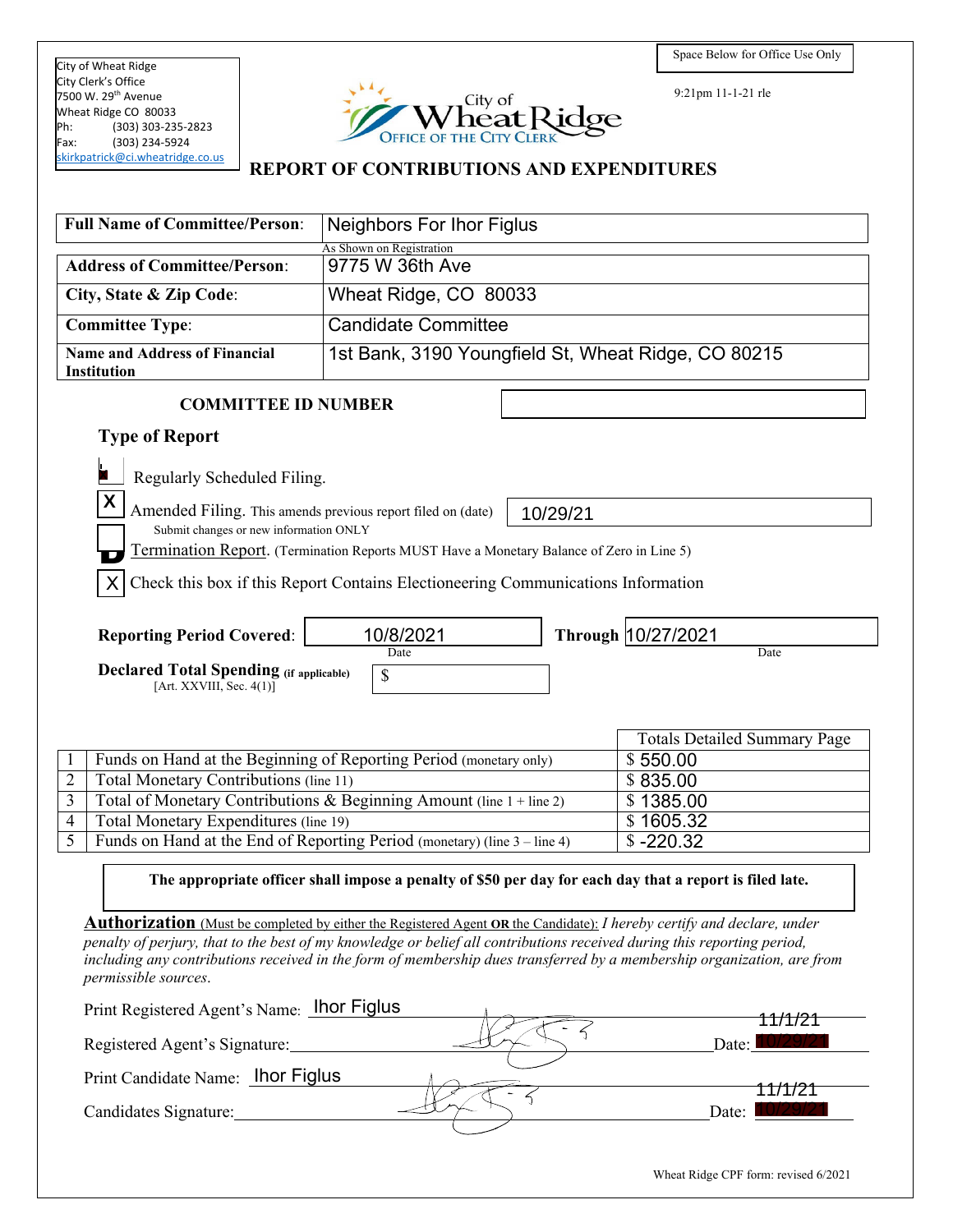# **DETAILED SUMMARY**

**Full Name of Committee/Person**: Neighbors For Ihor Figlus

| <b>Current Reporting Period:</b><br>10/8/21 |                                                                                                                          | <b>Through</b><br>10/27/21 |
|---------------------------------------------|--------------------------------------------------------------------------------------------------------------------------|----------------------------|
|                                             | <b>Funds on hand at the beginning of reporting period</b> (Monetary Only)                                                | \$550.00                   |
| 6                                           | <b>Itemized Contributions \$20 or More</b><br>(From Schedule "A")                                                        | \$825.00                   |
| $\overline{7}$                              | <b>Total of Non-Itemized Contributions</b><br>(Contributions of \$19.99 and Less)                                        | $\mathbb{S}$               |
| 8                                           | <b>Loans Received</b><br>(From Schedule "C")                                                                             | \$                         |
| 9                                           | <b>Total of Other Receipts</b><br>(Interest, Dividends, etc.)                                                            | \$                         |
| 10                                          | <b>Returned Expenditures (from recipient)</b><br>(From Schedule "D")                                                     | \$                         |
| 11                                          | <b>Total Monetary Contributions</b><br>(Total of lines 6 through 10)                                                     | \$825.00                   |
| 12                                          | <b>Total Non-Monetary Contributions</b><br>(From Statement of Non-Monetary Contributions)                                | \$26.82                    |
| 13                                          | <b>Total Contributions</b><br>(Line $11 +$ line 12)                                                                      | \$851.82                   |
| 14                                          | Itemized Expenditures \$20 or More (From Schedule "B")                                                                   | \$1605.32                  |
| 15                                          | <b>Total of Non-Itemized Expenditures</b><br>(Expenditures of \$19.99 or Less)                                           | \$15.52                    |
| 16                                          | <b>Loan Repayments Made</b><br>(From Schedule "C")                                                                       | \$                         |
| 17                                          | <b>Returned Contributions (To donor)</b><br>(Please list on Schedule "D")                                                | $\mathbb{S}$               |
| 18                                          | <b>Total Coordinated Non-Monetary (in-kind) Expenditures</b><br>(Candidate/Candidate Committee & Political Parties only) | $\mathbb{S}$               |
| 19                                          | <b>Total Monetary Expenditures</b><br>(Total of lines 14 through 17)                                                     | \$1620.84                  |
| 20                                          | <b>Total Spending</b><br>(Line $18 +$ line 19)                                                                           | \$1620.84                  |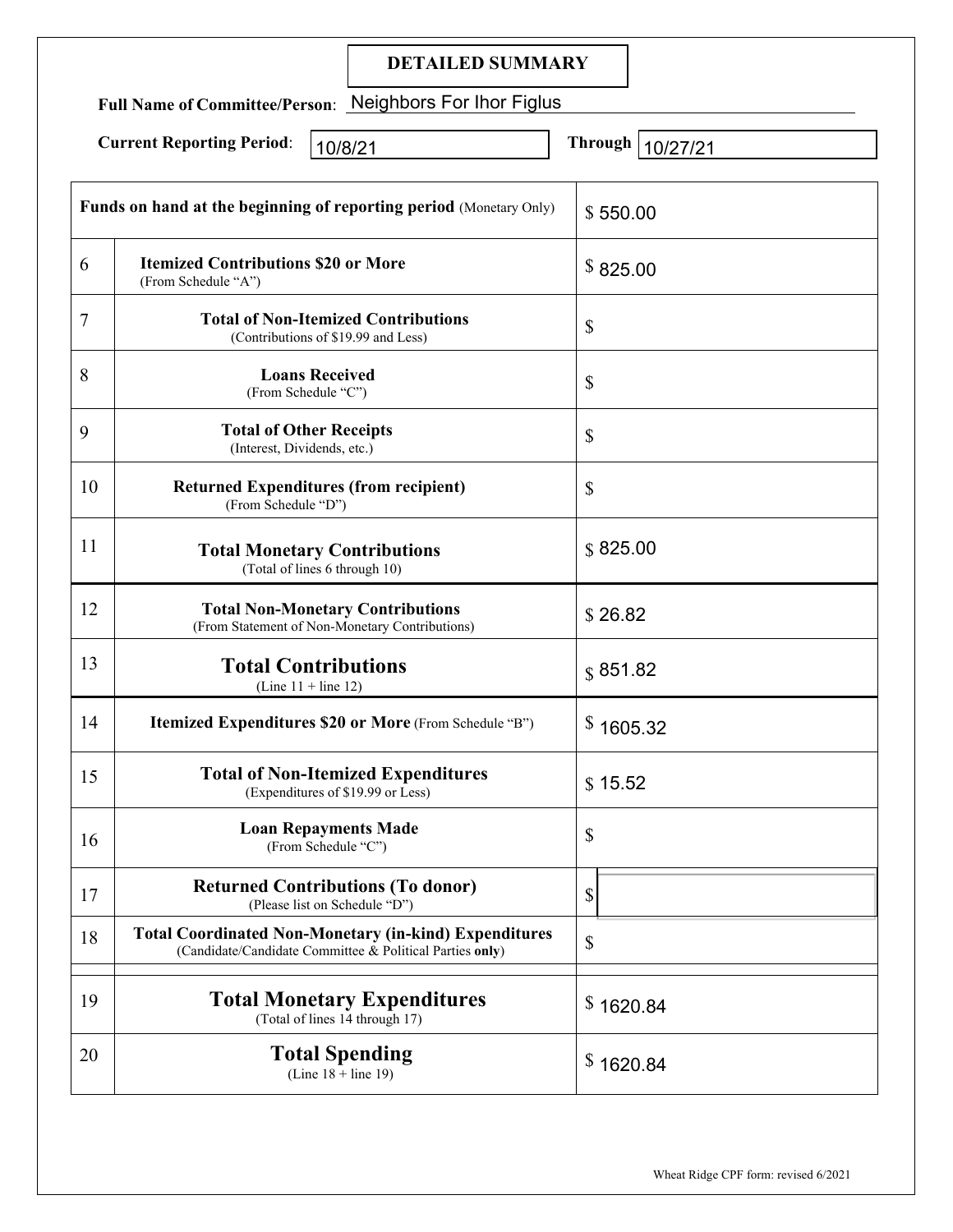

**Full Name of Committee/Person:**

Neighbors For Ihor Figlus

# **WARNING: Please read the instruction page for Schedule "A" before completing!**

]

#### **PLEASE PRINT/TYPE**

| 1. Date Accepted<br>10/8/21                     | 4. Name (Last, First): Storck, Mariann                         |
|-------------------------------------------------|----------------------------------------------------------------|
| 2. Contribution Amt.                            | 5. Address: 4120 Balsam St                                     |
| \$<br>50.00                                     | 6. City/State/Zip: Wheat Ridge, CO 80033                       |
| 3. Aggregate Amt. *<br>\$<br>50.00              | 7. Description: citizen contribution                           |
| Check box if<br>Electioneering                  |                                                                |
| Communication                                   |                                                                |
| 1. Date Accepted<br>10/15/21                    | 4. Name (Last, First): Capritta, Gary & Elizabeth              |
| 2. Contribution Amt.                            | 5. Address: 3500 Estes St                                      |
| \$<br>25.00                                     | 6. City/State/Zip: Wheat Ridge, CO 80033                       |
| 3. Aggregate Amt. *                             | 7. Description: citizen contribution                           |
| \$<br>25.00                                     |                                                                |
| Check box if<br>Electioneering<br>Communication | 9. Occupation (if applicable, mandatory):                      |
|                                                 |                                                                |
| 1. Date Accepted                                |                                                                |
| 10/15/21                                        | 4. Name (Last, First): Morozewych, Zoriana & Horodysky, Nestor |
| 2. Contribution Amt.                            | 5. Address: 3651 Ward Rd                                       |
| \$<br>100.00                                    | 6. City/State/Zip: Wheat Ridge, CO 80033                       |
| 3. Aggregate Amt. *                             | 7. Description: citizen contribution                           |
| \$<br>100.00                                    | 8. Employer (if applicable, mandatory):                        |
| Check box if<br>Electioneering<br>Communication | retired<br>9. Occupation (if applicable, mandatory):           |
| 1. Date Accepted                                |                                                                |
| 10/19/21                                        | 4. Name (Last, First): Langdon, Lucille & Frances              |
| 2. Contribution Amt.                            | 5. Address: 3570 Miller St                                     |
| \$<br>25.00                                     | 6. City/State/Zip: Wheat Ridge, CO 80033                       |
| 3. Aggregate Amt. *<br>\$                       | 7. Description: citizen contribution                           |
| 25.00<br>Check box if                           | 8. Employer (if applicable, mandatory):                        |

\* For contribution limits within a committee's election cycle or contribution cycle, please refer to the following Colorado Constitutional cites: Candidate Committee Art. XXVIII, Sec. 2(6); Political Party Art. XXVIII, Sec. 3(3); Political Committee Art. XXVIII, Sec 3(5); Small Donor Committee Art. XXVIII, Sec. 2(14).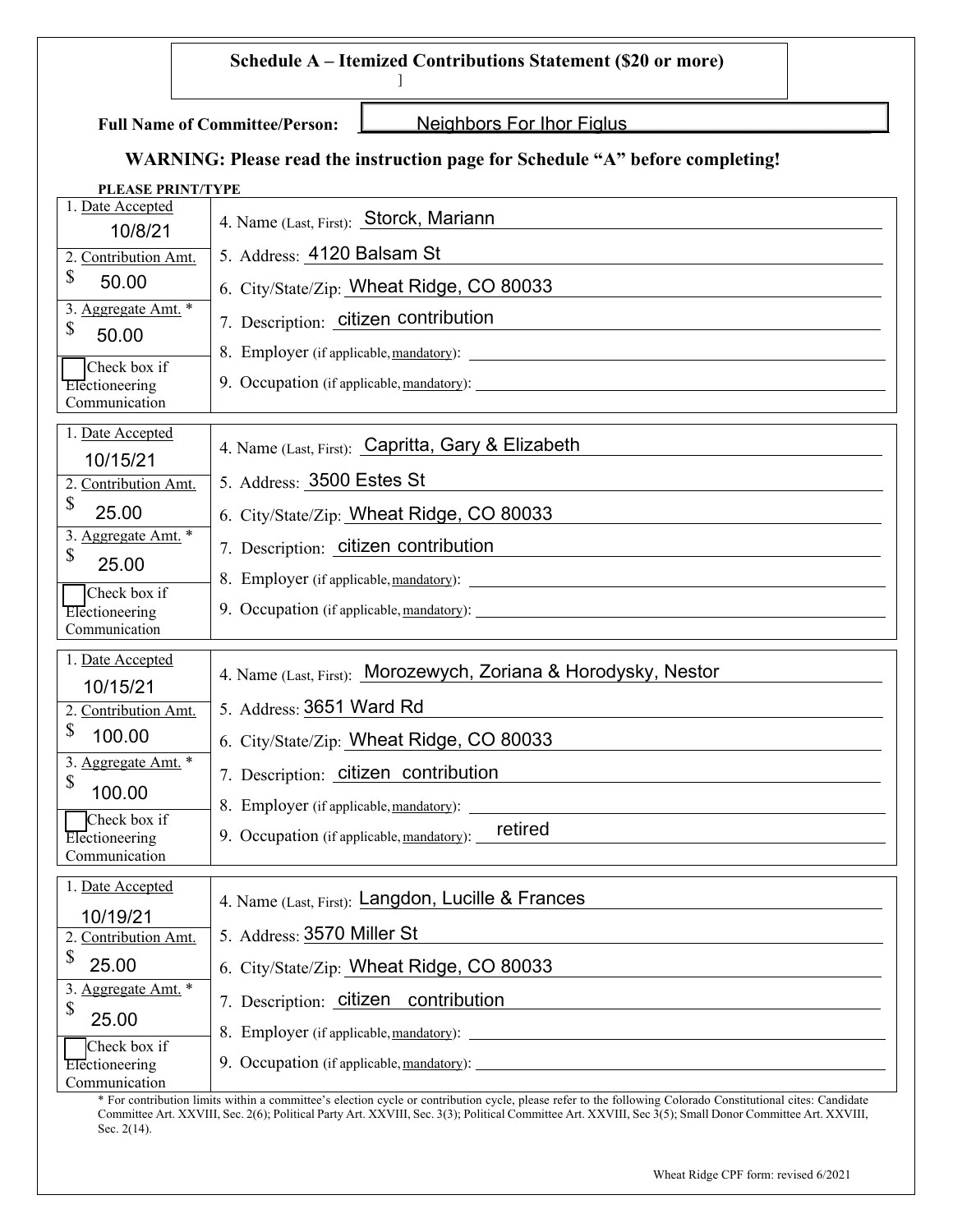#### **Schedule A – Itemized Contributions Statement (\$20 or more)**

**Full Name of Committee/Person:**

\_\_\_\_\_\_\_\_\_\_\_\_\_\_\_\_\_\_\_\_\_\_\_\_\_\_\_\_\_\_\_\_\_\_\_\_\_\_\_\_\_\_\_\_\_\_\_\_\_\_\_\_\_\_\_\_\_\_\_\_ Neighbors For Ihor Figlus

# **WARNING: Please read the instruction page for Schedule "A" before completing!**

]

| 1. Date Accepted                                | 4. Name (Last, First): Vos, Vivian & Piccone, Greg   |
|-------------------------------------------------|------------------------------------------------------|
| 10/25/21<br>2. Contribution Amt.                | 5. Address: 6920 W 47th PI                           |
| \$<br>50.00                                     | 6. City/State/Zip: Wheat Ridge, CO 80033             |
| 3. Aggregate Amt. *                             |                                                      |
| \$<br>50.00                                     | 7. Description: citizen contribution                 |
| Check box if                                    | 8. Employer (if applicable, mandatory):              |
| Electioneering<br>Communication                 |                                                      |
| 1. Date Accepted                                |                                                      |
| 10/25/21                                        | 4. Name (Last, First): Nelson, Margaret              |
| 2. Contribution Amt.                            | 5. Address: 9865 W 37th Ave                          |
| \$<br>100.00                                    | 6. City/State/Zip: Wheat Ridge, CO 80033             |
| Aggregate Amt. *<br>3.<br>\$                    | 7. Description: citizen contribution                 |
| 100.00                                          |                                                      |
| Check box if<br>Electioneering                  | retired<br>9. Occupation (if applicable, mandatory): |
| Communication                                   |                                                      |
|                                                 |                                                      |
| 1. Date Accepted                                |                                                      |
| 10/27/21                                        | 4. Name (Last, First): Veeder, Liz & Greig           |
| 2. Contribution Amt.                            | 5. Address: 4181 Everett Dr                          |
| \$<br>100.00                                    | 6. City/State/Zip: Wheat Ridge, CO 80033             |
| Aggregate Amt. *<br>3.                          | 7. Description: citizen contribution                 |
| \$<br>100.00                                    | 8. Employer (if applicable, mandatory):              |
| Check box if<br>Electioneering                  | retired<br>9. Occupation (if applicable, mandatory): |
| Communication                                   |                                                      |
| 1. Date Accepted                                |                                                      |
| 10/27/21                                        | 4. Name (Last, First): Shaver, Janelle & Paul        |
| 2. Contribution Amt.<br>\$                      | 5. Address: 8890 W 35th Ave                          |
| 50.00                                           | 6. City/State/Zip: Wheat Ridge, CO 80033             |
| 3. Aggregate Amt. *<br>\$                       | 7. Description: citizen contribution                 |
| 50.00                                           |                                                      |
| Check box if<br>Electioneering<br>Communication |                                                      |

\* For contribution limits within a committee's election cycle or contribution cycle, please refer to the following Colorado Constitutional cites: Candidate Committee Art. XXVIII, Sec. 2(6); Political Party Art. XXVIII, Sec. 3(3); Political Committee Art. XXVIII, Sec 3(5); Small Donor Committee Art. XXVIII, Sec. 2(14).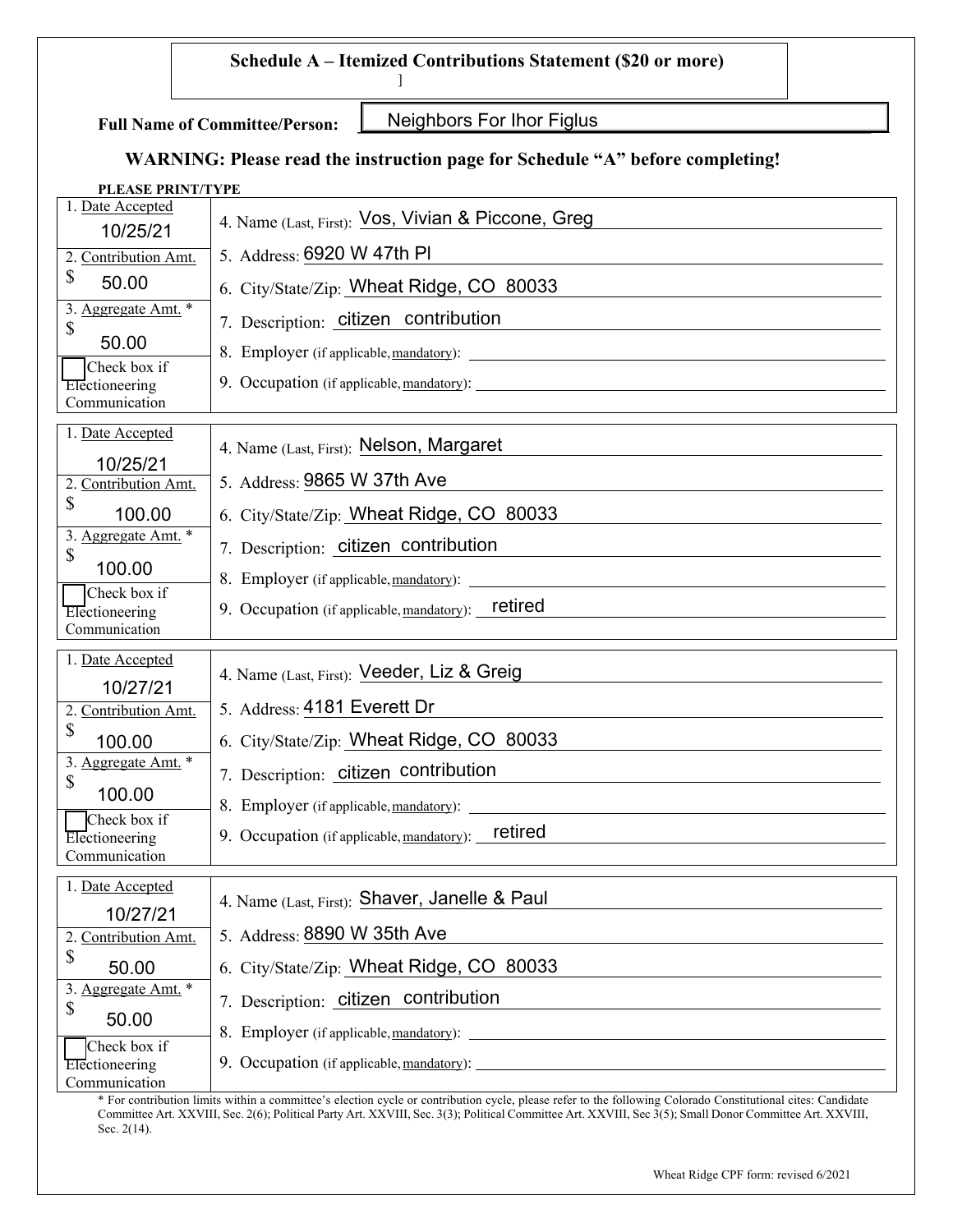

**Full Name of Committee/Person:**

\_\_\_\_\_\_\_\_\_\_\_\_\_\_\_\_\_\_\_\_\_\_\_\_\_\_\_\_\_\_\_\_\_\_\_\_\_\_\_\_\_\_\_\_\_\_\_\_\_\_\_\_\_\_\_\_\_\_\_\_ Neighbors For Ihor Figlus

# **WARNING: Please read the instruction page for Schedule "A" before completing!**

]

#### **PLEASE PRINT/TYPE**

\* For contribution limits within a committee's election cycle or contribution cycle, please refer to the following Colorado Constitutional cites: Candidate Committee Art. XXVIII, Sec. 2(6); Political Party Art. XXVIII, Sec. 3(3); Political Committee Art. XXVIII, Sec 3(5); Small Donor Committee Art. XXVIII, Sec. 2(14).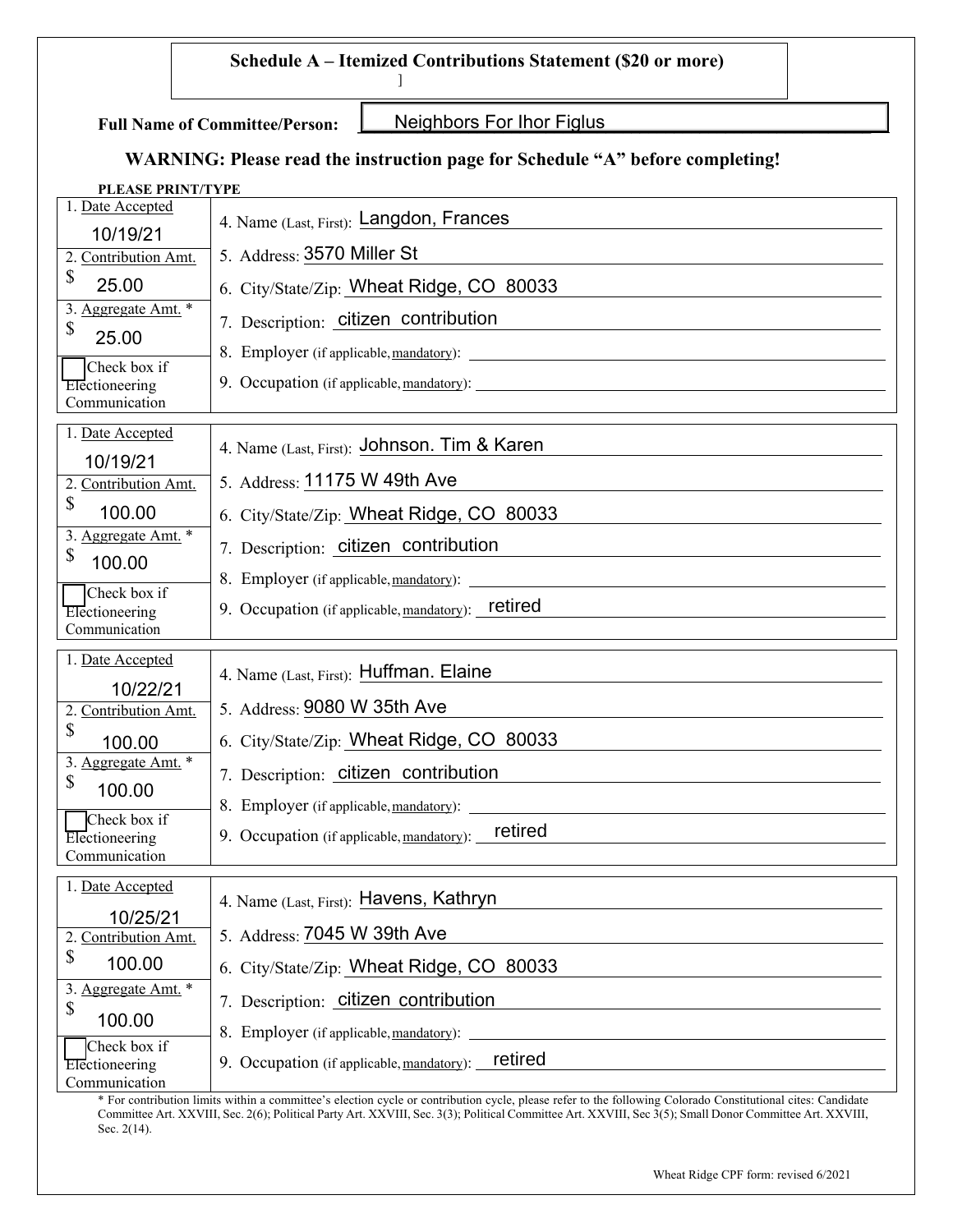# **Schedule B – Itemized Expenditures Statement (\$20 or more)**

| Full Name of Committee/Person: Neighbors For Ihor Figlus |                                                                             |
|----------------------------------------------------------|-----------------------------------------------------------------------------|
| PLEASE PRINT/TYPE                                        |                                                                             |
| 1. Date Expended<br>10/8/21                              | 4. Name: U.S. Postal Service                                                |
| 2. Amount                                                | 5. Address: 10799 W Alameda                                                 |
| 75.20<br>3. Recipient is (optional):<br>Committee        | 6. City/State/Zip: Lakewood, CO 80225<br>7. Purpose of Expenditure: postage |
| Non-Committee                                            | XCheck box if Electioneering Communication                                  |
| 1. Date Expended<br>10/8/21                              | 4. Name: U.S. Postal Service                                                |
| 2. Amount                                                | 5. Address: 4210 Wadsworth BI                                               |
| S<br>605.40<br>3. Recipient is (optional):               | 6. City/State/Zip: Wheat Ridge, CO 80033                                    |
| Committee                                                | 7. Purpose of Expenditure: postage                                          |
| Non-Committee                                            | $\chi$ Check box if Electioneering Communication                            |
| 1. Date Expended                                         |                                                                             |
| 10/27/21                                                 | 4. Name: Center Copy West                                                   |
| 2. Amount                                                | 5. Address: 11104 W Colfax Ave                                              |
| 866.72<br>3. Recipient is (optional):                    | Lakewood, CO 80215<br>6. City/State/Zip:                                    |
| Committee                                                | 7. Purpose of Expenditure: <b>printing</b>                                  |
| Non-Committee                                            | $\Delta L$ Check box if Electioneering Communication                        |
| 1. Date Expended<br>10/13/21                             | 4. Name: U.S. Postal Service                                                |
| 2. Amount                                                | 5. Address: 619 12th St                                                     |
| \$<br>58.00<br>3. Recipient is (optional):               | 6. City/State/Zip: Golden, CO 80401                                         |
| $\exists$ Committee                                      | 7. Purpose of Expenditure: postage                                          |
| Non-Committee                                            | $\left[\frac{X}{\text{Check}}\right]$ box if Electioneering Communication   |
| 1 Date Expended                                          |                                                                             |
| 2. Amount                                                |                                                                             |
| \$<br>3. Recipient is (optional):                        | 6. City/State/Zip:                                                          |
| Committee                                                | 7. Purpose of Expenditure:                                                  |
| Non-Committee                                            | Check box if Electioneering Communication                                   |
|                                                          |                                                                             |